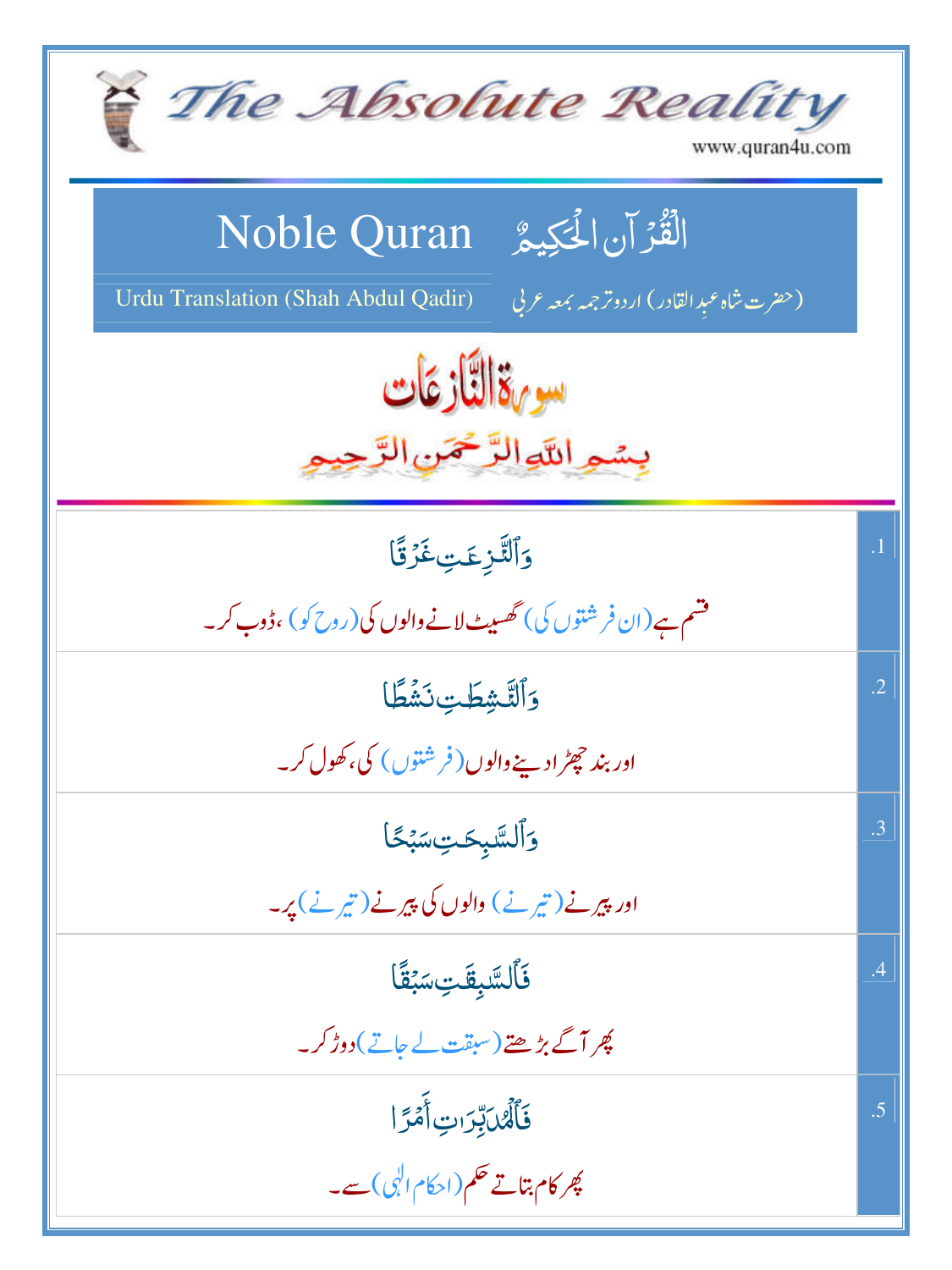| يَوْمَتَرْجُفُ ٱلرَّاجِفَةُ                                | .6        |
|------------------------------------------------------------|-----------|
| جس دن کانیے کانینے والی (زمین)،                            |           |
| تَتَّبَعُهَا ٱلرَّادِفَةُ                                  | $\cdot$ 7 |
| اس کے پیچھے دوسر کی( دوسر احھٹکا)۔                         |           |
| ڟؙٛۅ <sup>ڽ</sup> ڮۊ <sub>ڡ</sub> ٙؠؚڹؚۣۅؘٳڿؚڧؘة۠          | .8        |
| کتنے دل اس دن د ھڑ <sub>کتے</sub> ہیں۔                     |           |
| أَبۡصَٰرُهَاخَشِعَةُ                                       | .9        |
| ان کے تیورخوفز دہ ہیں۔                                     |           |
| يَقُولُونَ أَءِنَّا لَمَرُ دُودُونَ فِى ٱلْحَافِرَةِ       | .10       |
| لوگ کہتے ہیں: کیاہم پھر آئیں گے اُلٹے یاؤں(پہلی حالت میں)؟ |           |
| أَءِذَا كُنَّا عِظَمًا تَّغِرَةً                           | .11       |
| کیاجب ہو <del>جک</del> یں ہم ہڈیاں کھو کھری(کھو کھل)؟      |           |
| قَالُواۡتِلۡكَۚ إِذَّا كَرَّةٌۚخَاسِرَةٌ                   | .12       |
| بولے توتوپہ پھر آناٹوٹا( خسارہ) ہے۔                        |           |
| ڣؘٳ۪ۥٙٚؖمَاۿۣۦؘۯؘجُرَةٌ۠ۏ'جِلَةٌ                           | .13       |
| سووہ توایک حجٹر کی (ڈانٹ) ہے۔                              |           |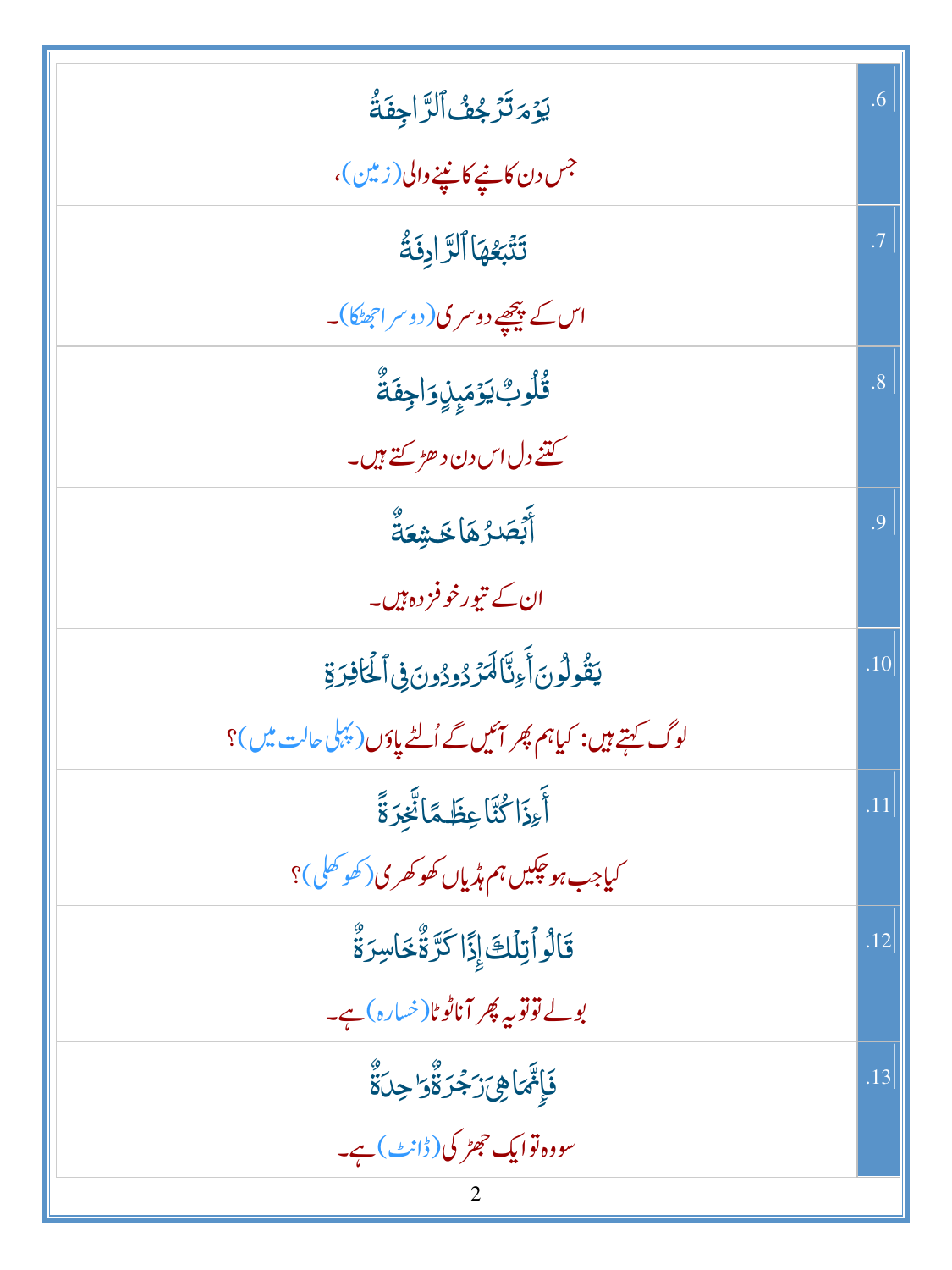| فَإِذَاهُمِ بِٱلسَّاهِرَةِ                                     | .14 |
|----------------------------------------------------------------|-----|
| پھر تبھی وہ آرہے میدان(حش)میں۔<br>*                            |     |
| ۿٙڶؙٲٞؾؘڸڰٙڬڸٳڽؿ۠ۿۅۺؽٙ                                         | .15 |
| کچھ پہنچی ہے تجھ کوبات موسیٰ کی؟                               |     |
| ٳؚۮؘٮ۬ٵۮڶڡؗٛ؆ڹۨ۠ڡؙڔؚٵۘڶٙۊٳۮؚٲڷؙڡٛقؘٮ۠ۜڛڟؙٷ                     | .16 |
| جب پکارااس کواس کے رب نے پاک مید ان میں جس کانام طویٰ۔         |     |
| أَذْهَبَ إِلَىٰ فِزْعَوْنَ إِنَّهُ طَغَى                       | .17 |
| جافرعون پاس،اس نے سراٹھایا(سر <sup>سش ہ</sup> وا)۔             |     |
| فَقُلُ هَل لَّكَ إِلَىٰٓ أَن تَزَكَّىٰ                         | .18 |
| چر کہہ، تیراجی چاہتاہے کہ توسنورے؟                             |     |
| <u>و</u> َأَهۡلِيَكَۚ إِلَىٰ مَبِّكَ فَتَخۡشَىٰ                | .19 |
| اور راہ بتاؤں تجھ کو تیرے رب کی طرف، پھر تجھ کو ڈر ہو (اس کا)۔ |     |
| فَأَىَ لَهُ ٱلْأَيَةَ ٱلْكُبْرَىٰ                              | .20 |
| <u> پھر د کھائی اس کووہ بڑی نشانی۔</u>                         |     |
| <b>فَكَلَّ</b> ابَ وَعَصَىٰ                                    | .21 |
| چر حصلا یااور نه مانا،<br>3                                    |     |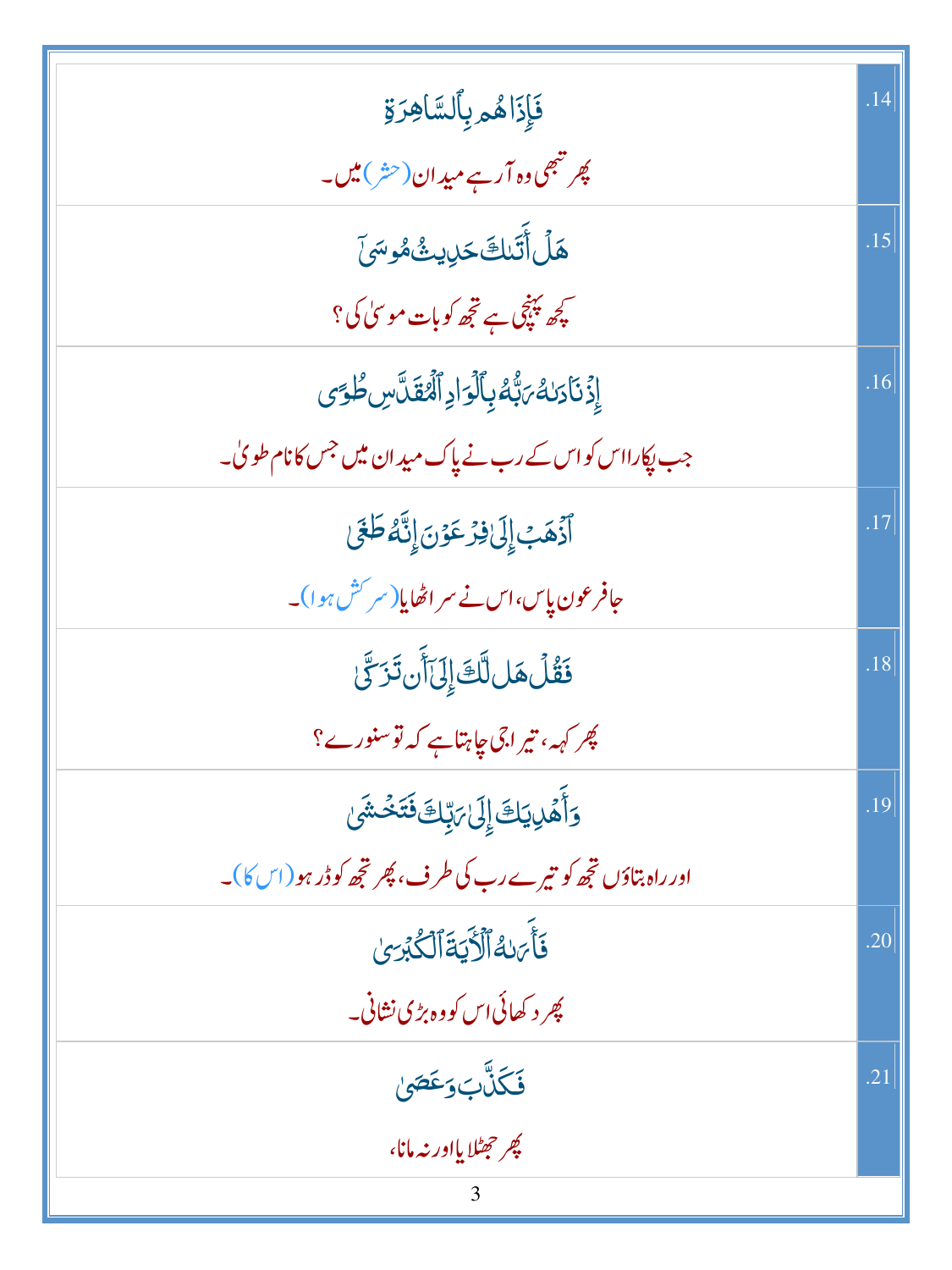| ثُّمَّ أَدۡبَرَ يَسۡعَىٰ                                            | .22 |
|---------------------------------------------------------------------|-----|
| <i>پھر چلاپیٹھ پھیر کر</i> تلاش کر تا،                              |     |
| فَحَشَرَ فَنَأْدَىٰ                                                 | .23 |
| <i>پھر سب کو جمع کیا، پھر پکار</i> ا۔                               |     |
| فَقَالَ أَنَاْ رَبُّكُمُ ٱلْأَعۡلَىٰ                                | .24 |
| تو کہا، میں ہوں رب تمہاراسب سے اوپر۔                                |     |
| فَأَخَذَهُ أَلَّهُ نَكَالَ ٱلْأَخِرَةِ وَٱلْأُولَىٰ                 | .25 |
| کپر پکڑ ااس کواللہ نے،سز امیں پچچلی( آخر ت) کے اور پہلی( د نیا) کے۔ |     |
| ٳۣڹ <mark>ٞڣۣۮٙ</mark> ؙڶڸڰؘڶۼڹ <sub>ؖ</sub> ڗۊٞؖڵؚٙڹ؋ؘؿٚٙۺؘ        | .26 |
| بیٹیک اس میں سوچ کی جگہ (سامان عبر ت) ہے، جس کوڈر ہے (اللہ کا)۔     |     |
| ءَأَنتُمُ أَشَلُّ خَلَقًا أَمِ ٱلسَّمَآءُ                           | .27 |
| کیاتم مشکل ہو بنانے یا آسان؟                                        |     |
| بَنَيْهَا                                                           |     |
| اُس(الله)نے وہ بنایا،                                               |     |
| ىقَعَ سَمْكَهَا فَسَوَّرُهَا                                        | .28 |
| اُونچی کی اس کی بلند ی، پھر اس کوصاف (توازن) کیا۔                   |     |
|                                                                     |     |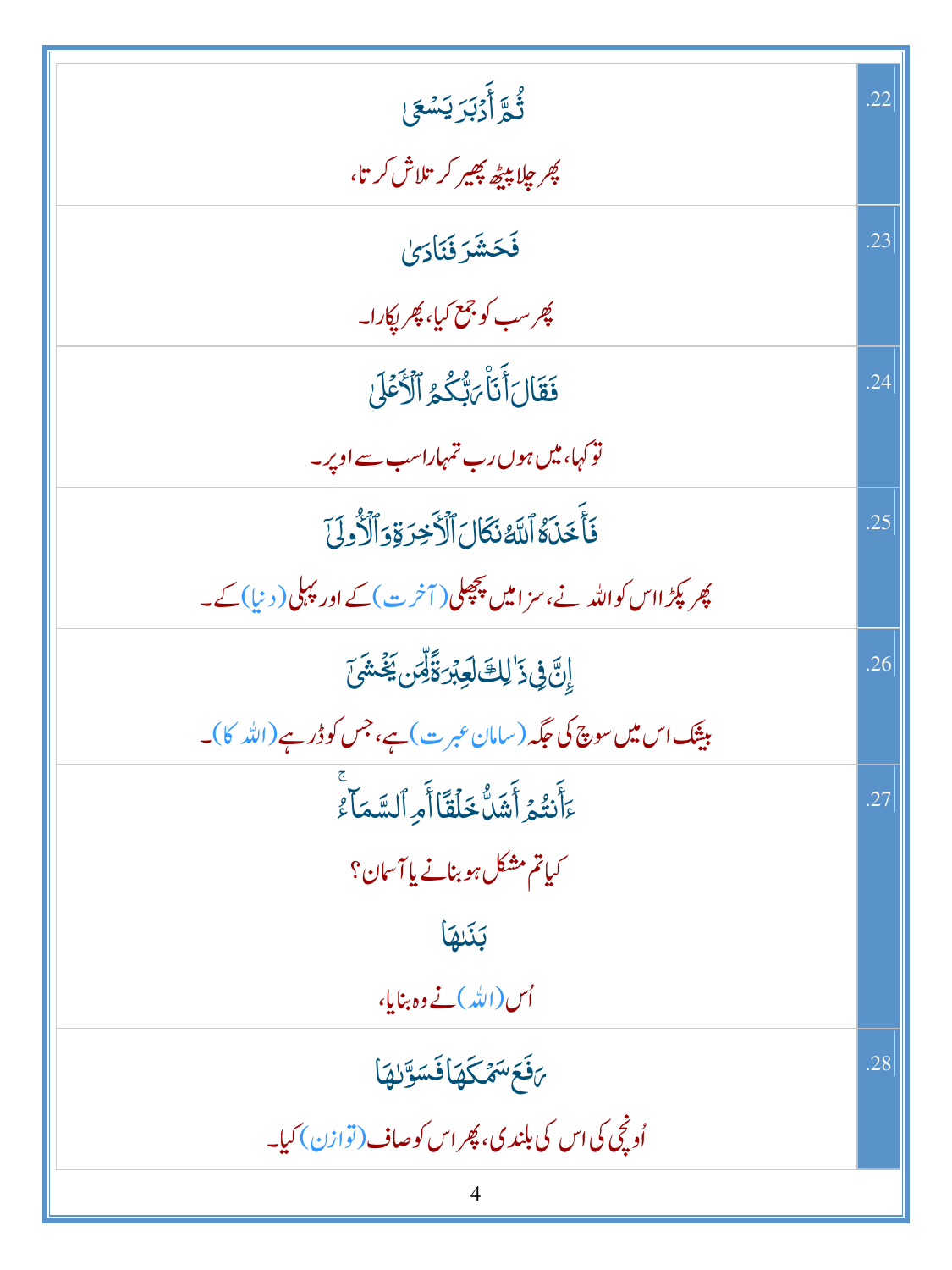| <u>و</u> َأَغۡطَشَ لَيۡلَهَاوَأَخۡرَجَ ضُحَـٰهَا              | .29 |
|---------------------------------------------------------------|-----|
| اور اند حیری کی رات اس کی،اور کھول نکالی اس کی د حوب ( دن )،  |     |
| وَٱلْأَيْهِضَ بَعُدَ ذَٰ لِكَ دَحَلِهَا                       | .30 |
| اور زمین کواس پ <u>یچھ</u> ے صاف ( <sup>ہم</sup> وار) بچھایا۔ |     |
| أَخْرَجَهِنَّهَامَآءَهَاوَمَرْعَلهَا                          | .31 |
| نکالااس سے اس کا پانی اور جارہ،                               |     |
| وَأَلْجِبَالَ أَيْهَدَهَا                                     | .32 |
| اور پہاڑوں کو بوجھ(زمین کا <sup>لن</sup> گر)ر کھا،            |     |
| مَتَعًالَّكُمۡ وَإِذَٰٓنَٰٓ وَجُدَ                            | .33 |
| کام چلانے کو تمہارے اور تمہارے چوپایوں کے۔                    |     |
| فَإِذَا جَأْءَتِ ٱلطَّاَمَّةُ ٱلْكُبْرَىٰ                     | .34 |
| چرجب آئے دہ بڑاہنگامہ ( آفت )،                                |     |
| يَؤْمَ يَتَلَ كَّرُ ٱلْإِنسَنُ مَاسَعَىٰ                      | .35 |
| جس دن یاد کرے آدمی جو کمایا،                                  |     |
| <u>وَبُرِّرْتِ ٱلْجَحِيحُ لِهَن يَرَىٰ</u>                    | .36 |
| اور نکال ر کھی( د کھائی جائے ) دوزخ،جو چاہے دیکھے۔            |     |
|                                                               |     |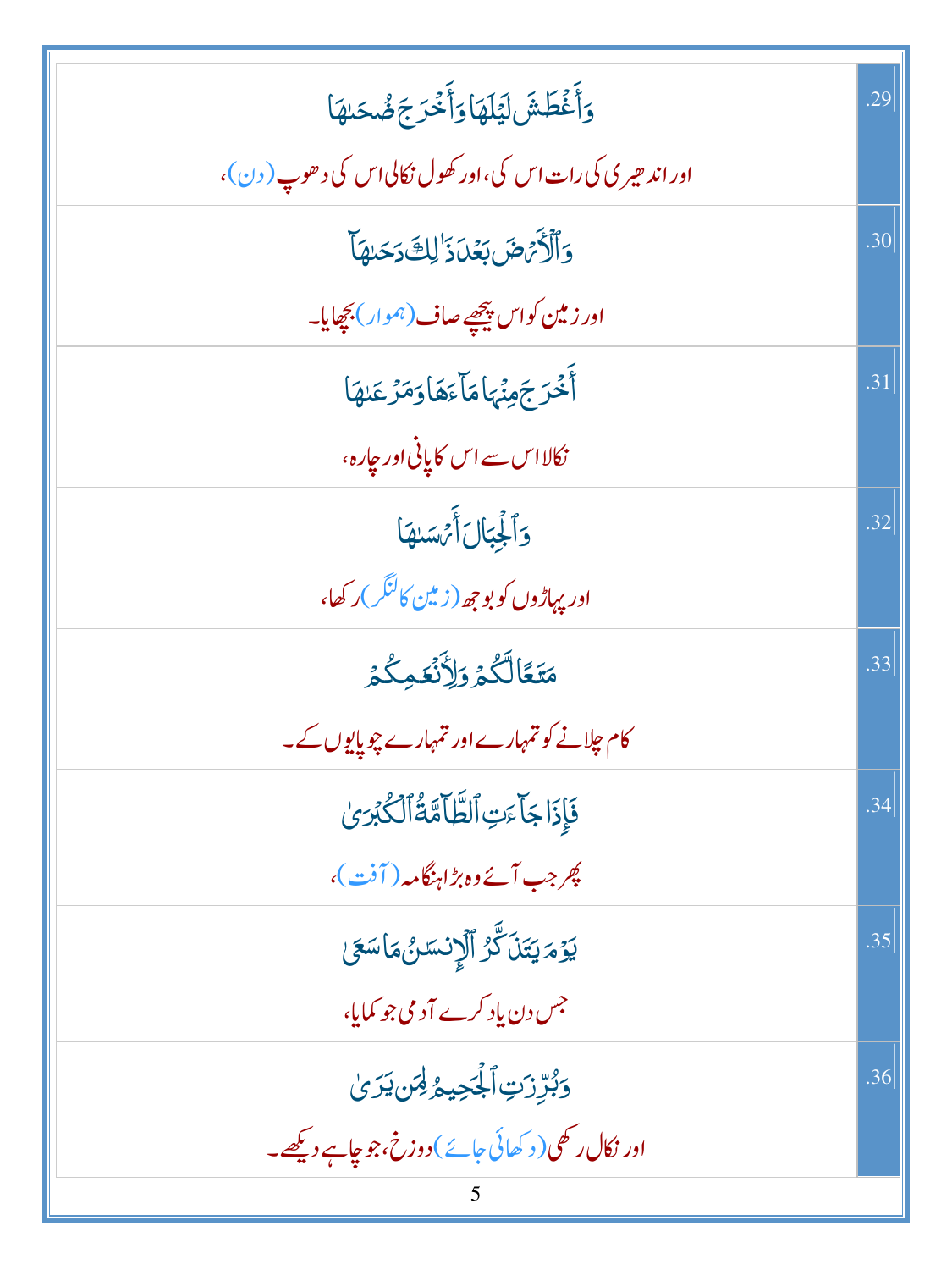| فَأَمَّامَن طَغَى                                                      | .37 |
|------------------------------------------------------------------------|-----|
| سوجس نے شر ارت(سر <sup>کش</sup> ی) کی،                                 |     |
| وَءَاثَرَ ٱلْحَيَوٰةَٱلِدُّنِّيَا                                      | .38 |
| اور بہتر سمجھاد نیاکا جینا،                                            |     |
| فَإِنَّ ٱلْجَحِيمَ هِيَ ٱلْمَأْوَىٰ                                    | .39 |
| سودوزخ،ی ہے ٹھکانا(اس کا)۔                                             |     |
| وَأَمَّا مَنْ خَافَ مَقَامَ يَبِّهِ وَهََى ٱلتَّفَّسَ عَنِ ٱلْمَوَىٰ   | .40 |
| اور جو کوئی ڈرااپنے رب پاس کھڑے ہونے سے،اور روکاجی کو چاؤ(خواہشات) سے، |     |
| فَإِنَّ الْجُنَّةَ هِيَ الْمَأْوَىٰ                                    | .41 |
| سو(بیشک) بہشت ہی ہے ٹھکانا۔                                            |     |
| يَسَّلُونَكَعَنِ ٱلسَّاعَةِأَيَّانَ مُّرۡسَىٰهَا                       | .42 |
| تجھ سے یوچھتے ہیں،وہ گھڑی کب ہے، کھُہر اوٗ( د قوع)اس کا؟               |     |
| فِيمَ <sup>1</sup> أَنتَ <i>ون</i> ذِكْرَ لهَا                         | .43 |
| تو <i>کس بات میں ( کیا سر وکار ) ہے اس کے مذ</i> کور ( ذکر ) سے ؟      |     |
| ٳڸؘ <i>ڶ؆ڹ</i> ۪ۜڮۿڹؾ <sub>ؘؠۜ</sub> ؠۿٵ                               | .44 |
| تیرے رب تک ہے پہنچ اس کی (علم قیامت کا)۔<br>6                          |     |